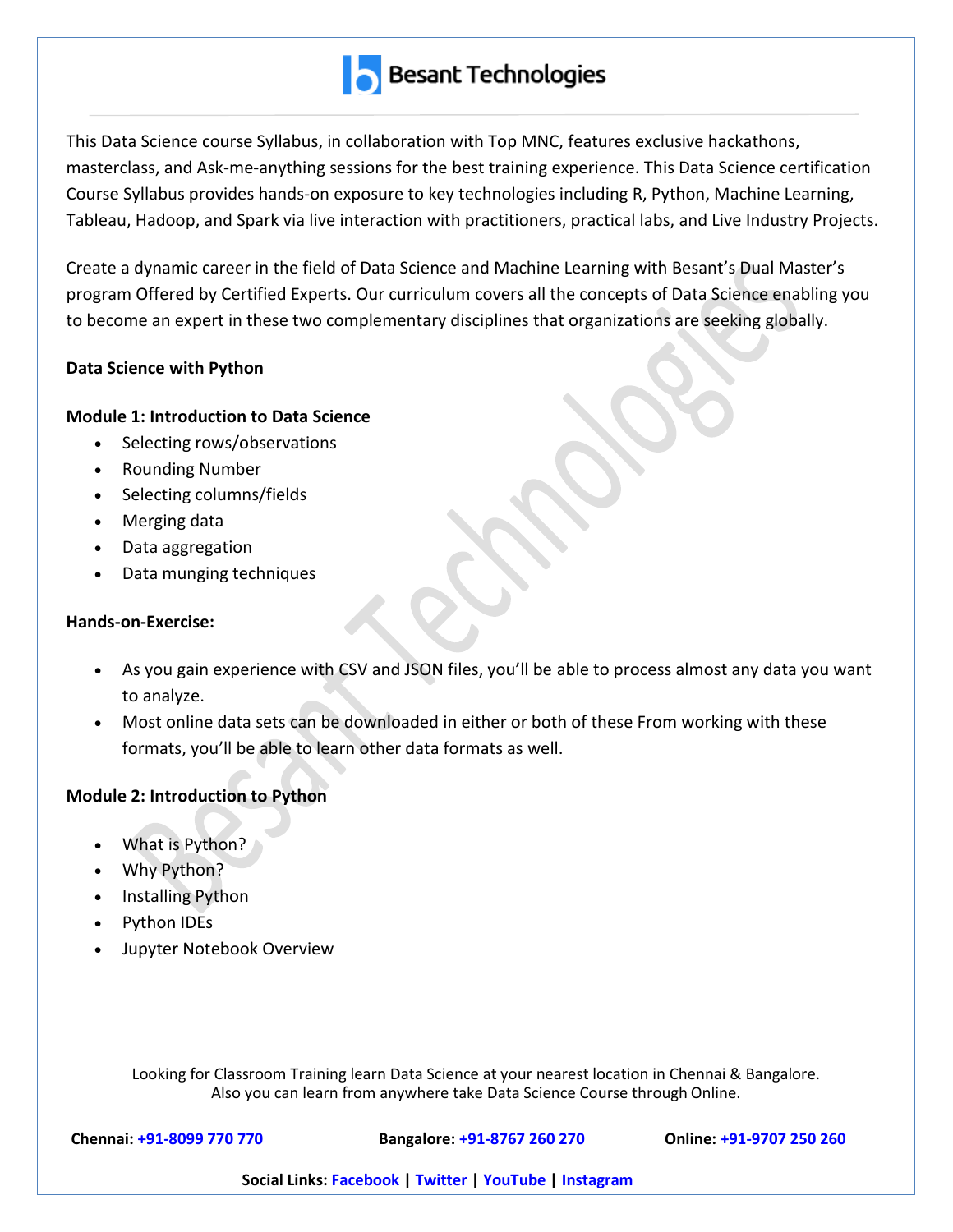#### **Hands-on-Exercise:**

- Installing Python idle for windows,Linux and
- Creating "Hello World" code

#### **Module 3: Python Basics**

- Python Basic Data types
- Lists
- Slicing
- IF statements
- Loops
- **Dictionaries**
- Tuples
- Functions
- Array
- Selection by position & Labels

#### **Hands-on-Exercise-Constructing Operators**

- Practice and Quickly learn Python necessary skills by solving simple questions and problems.
- how Python uses indentation to structure a program, and how to avoid some common indentation errors.
- You executed to make simple numerical lists, as well as a few operations you can perform on numerical lists, tuple, dictionary and set

#### **Module 4: Python Packages**

- Pandas
- Numpy
- Sci-kit Learn
- Mat-plot library

#### **Hands-on-Exercise:**

• Installing jupyter notebook for windows, Linux and Installing numpy, pandas and matplotlib

Looking for Classroom Training learn Data Science at your nearest location in Chennai & Bangalore. Also you can learn from anywhere take Data Science Course through Online.

**Chennai: +91-8099 770 770 Bangalore: +91-8767 260 270 Online: +91-9707 250 260**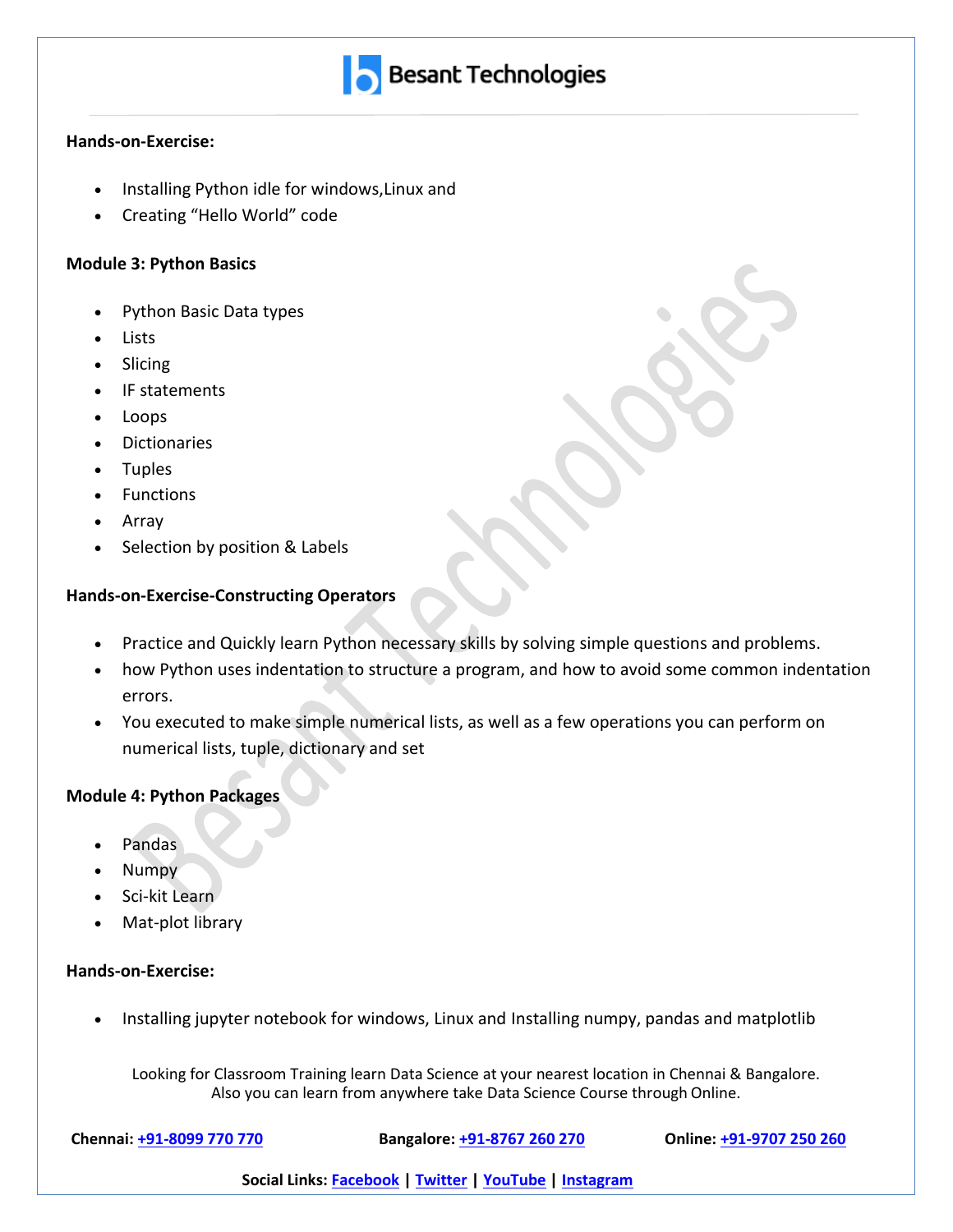

#### **Module 5: Importing Data**

- Reading CSV files
- Saving in Python data
- Loading Python data objects
- Writing data to CSV file

### **Hands-on-Exercise:**

- To generate data sets and create visualizations of that data. You learned to create simple plots with matplotlib, and you saw how to use a scatter plot to explore random
- You learned to create a histogram with Pygal and how to use a histogram to explore the results of rolling dice of different
- Generating your own data sets with code is an interesting and powerful way to model and explore a wide variety of real-world
- As you continue to work through the data visualization projects that follow, keep an eye out for situations you might be able to model with

# **Module 6: Manipulating Data**

- Selecting rows/observations
- Rounding Number
- Selecting columns/fields
- Merging data
- Data aggregation
- Data munging techniques

# **Hands-on-Exercise:**

- As you gain experience with CSV and JSON files, you'll be able to process almost any data you want to analyze.
- Most online data sets can be downloaded in either or both of these From working with these formats, you'll be able to learn other data formats as well.

Looking for Classroom Training learn Data Science at your nearest location in Chennai & Bangalore. Also you can learn from anywhere take Data Science Course through Online.

**Chennai: +91-8099 770 770 Bangalore: +91-8767 260 270 Online: +91-9707 250 260**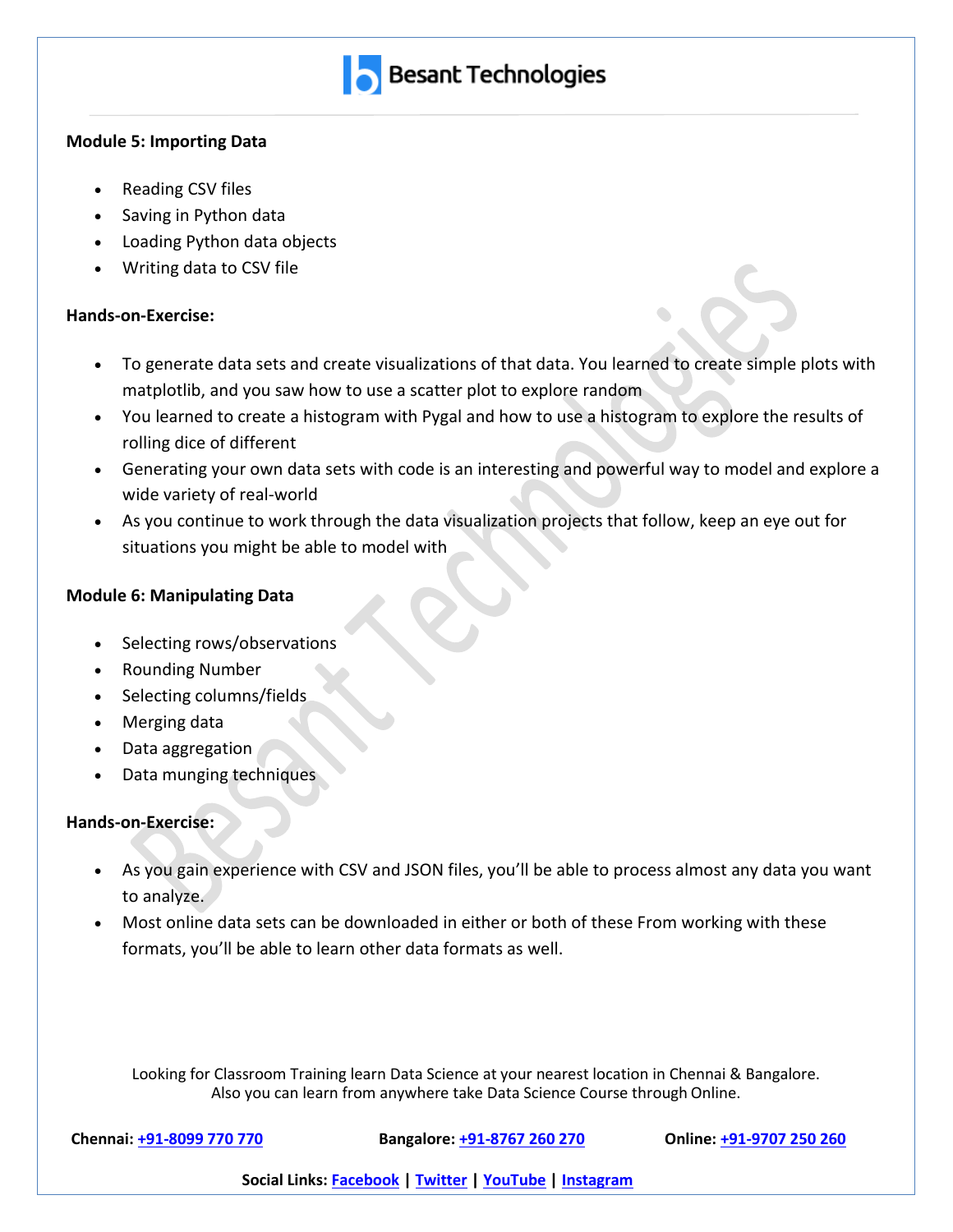

#### **Module 7: Statistics Basics**

- Central Tendency
	- o Mean
	- o Median
	- o Mode
	- o Skewness
	- o Normal Distribution
- Probability Basics
	- o What does it mean by probability?
	- o Types of Probability
	- o ODDS Ratio?
- Standard Deviation
	- o Data deviation & distribution
	- o Variance
- Bias variance Tradeoff
	- o Underfitting
	- o Overfitting
- Distance metrics
	- o Euclidean Distance
	- o Manhattan Distance
- Outlier analysis
	- o What is an Outlier?
	- o Inter Quartile Range
	- o Box & whisker plot
	- o Upper Whisker
	- o Lower Whisker
	- o Scatter plot
	- o Cook's Distance
- Missing Value treatment
	- o What is NA?
	- o Central Imputation
	- o KNN imputation
	- o Dummification
- **Correlation**

Looking for Classroom Training learn Data Science at your nearest location in Chennai & Bangalore. Also you can learn from anywhere take Data Science Course through Online.

**Chennai: +91-8099 770 770 Bangalore: +91-8767 260 270 Online: +91-9707 250 260**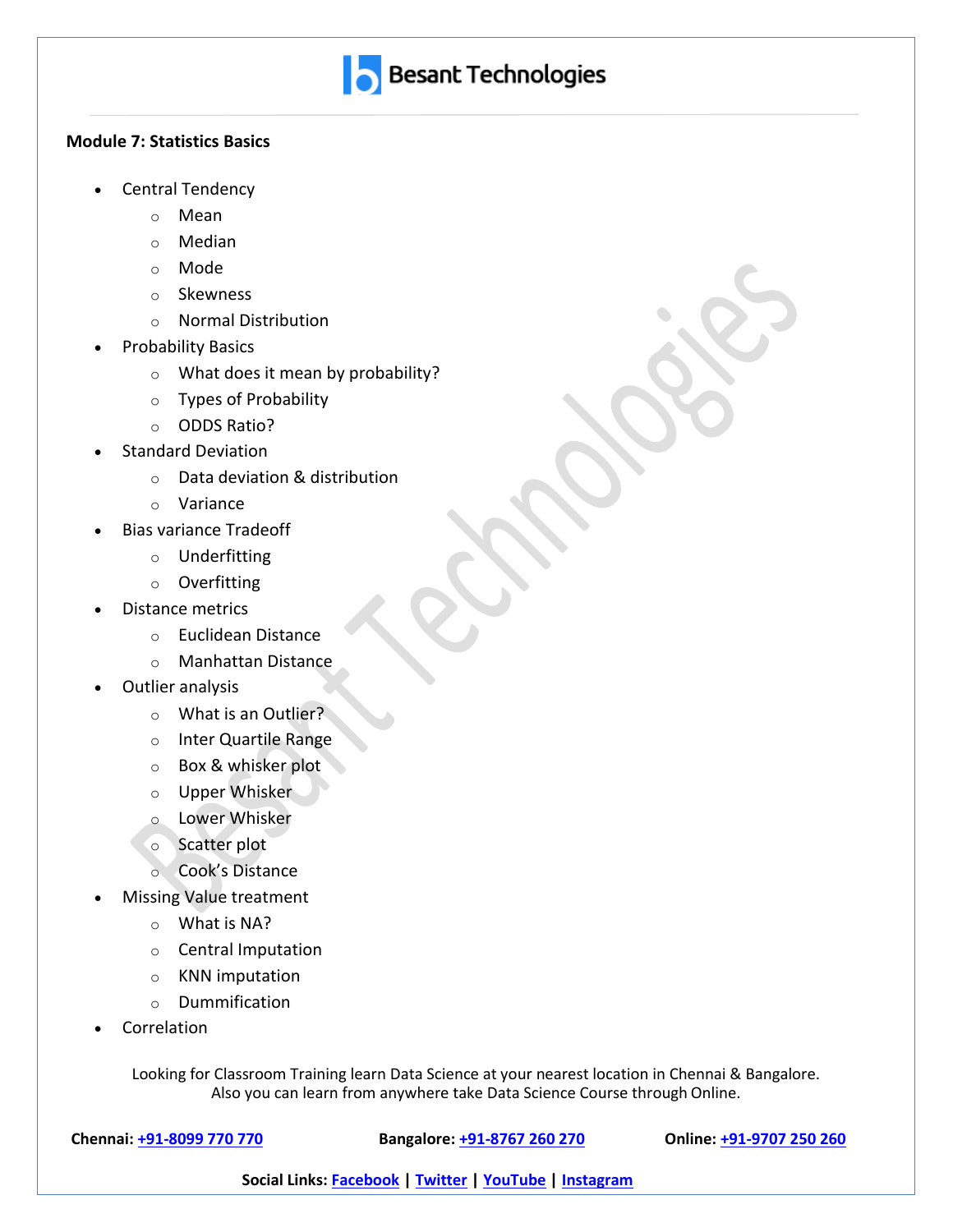- **Besant Technologies**
- o Pearson correlation
- o positive & Negative correlation

#### **Hands-on-Exercise:**

- Compute probability in a situation where there are equally-likely outcomes
- Apply concepts to cards and dice
- Compute the probability of two independent events both occurring
- Compute the probability of either of two independent events occurring
- Do problems that involve conditional probabilities
- Calculate the probability of two independent events occurring
- List all permutations and combinations
- Apply formulas for permutations and combinations

#### **Module 8: Error Metrics**

- Classification
	- o Confusion Matrix
	- o Precision
	- o Recall
	- o Specificity
	- o F1 Score
- Regression
	- o MSE
	- o RMSE
	- o MAPE

#### **Hands-on-Exercise:**

- State why the z' transformation is necessary
- Compute the standard error of z
- Compute a confidence interval on ρ The computation of a confidence interval
- Estimate the population proportion from sample proportions
- Apply the correction for continuity

Looking for Classroom Training learn Data Science at your nearest location in Chennai & Bangalore. Also you can learn from anywhere take Data Science Course through Online.

**Chennai: +91-8099 770 770 Bangalore: +91-8767 260 270 Online: +91-9707 250 260**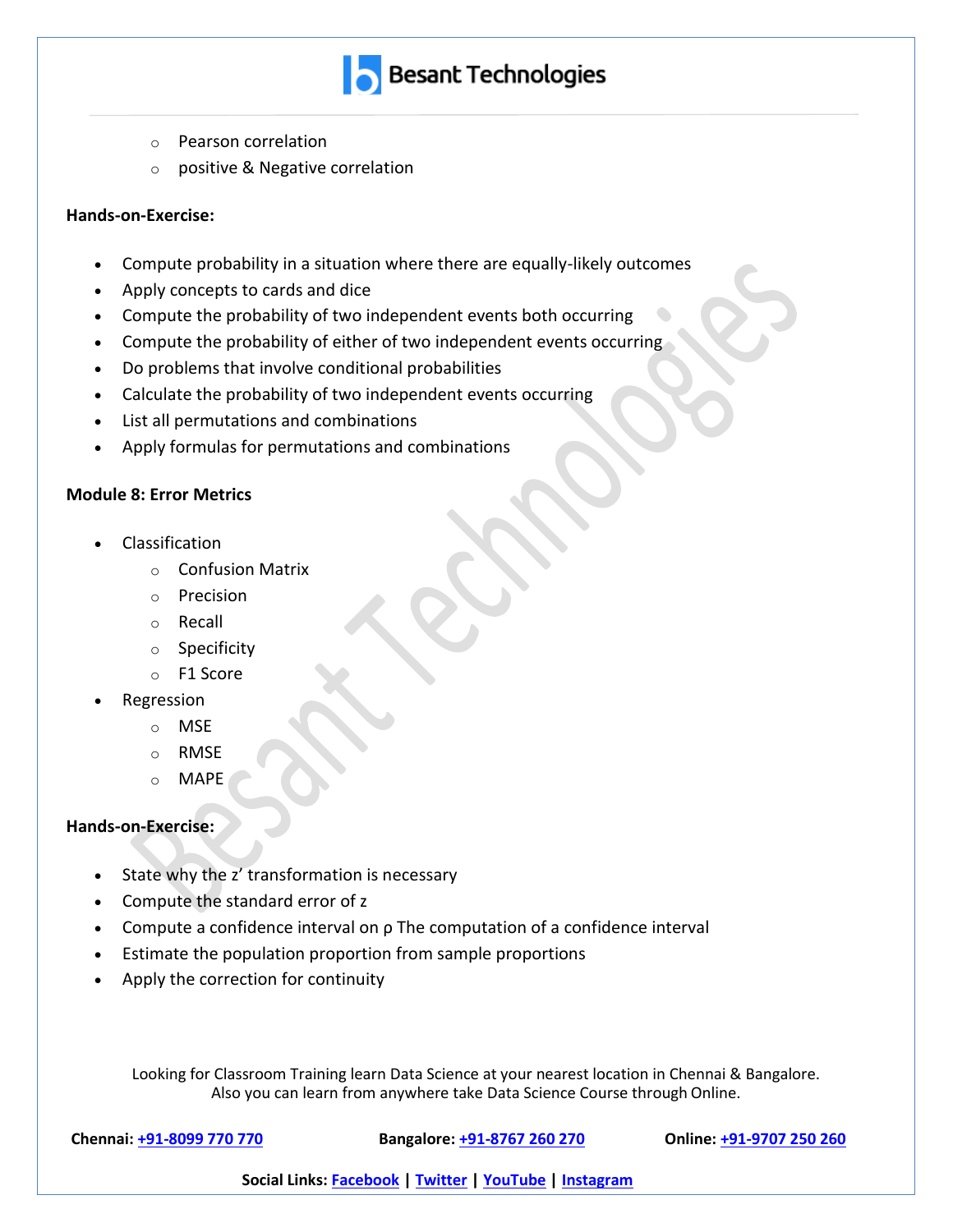

#### **Machine Learning**

# **Module 1: Supervised Learning**

- Linear Regression
	- o Linear Equation
	- o Slope
	- o Intercept
	- o R square value
- Logistic regression
	- o ODDS ratio
	- o Probability of success
	- o Probability of failure Bias Variance Tradeoff
	- o ROC curve
	- o Bias Variance Tradeoff

#### **Hands-on-Exercise:**

• we've reviewed the main ways to approach the problem of modeling data using simple and definite

#### **Module 2: Unsupervised Learning**

- K-Means
- $K$ -Means  $++$
- Hierarchical Clustering

#### **Module 3: SVM**

- Support Vectors
- **Hyperplanes**
- 2-D Case
- Linear Hyperplane

#### **Module 4: SVM Kernal**

• Linear

Looking for Classroom Training learn Data Science at your nearest location in Chennai & Bangalore. Also you can learn from anywhere take Data Science Course through Online.

**Chennai: +91-8099 770 770 Bangalore: +91-8767 260 270 Online: +91-9707 250 260**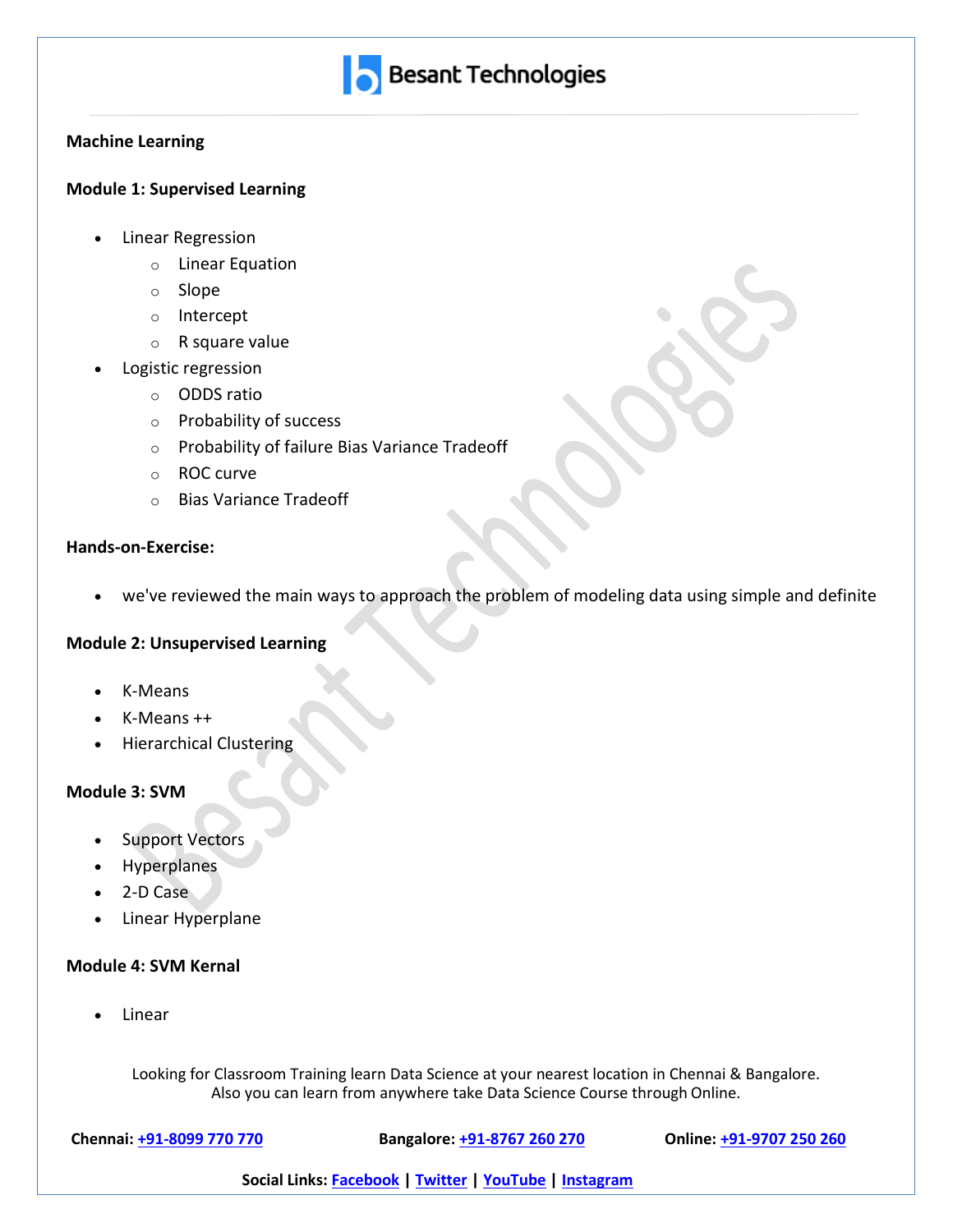

- Radial
- polynomial

### **Module 5: Other Machine Learning Algorithms**

- K Nearest Neighbour
- Naïve Bayes Classifier
- Decision Tree CART
- Decision Tree C50
- Random Forest

#### **Hands-on-Exercise:**

- We have covered the simplest but still very practical machine learning models in an eminently practical way to get us started on the complexity
- where we will cover several regression techniques, it will be time to go and solve a new type of problem that we have not worked on, even if it's possible to solve the problem with clustering methods (regression), using new mathematical tools for approximating unknown values.
- In it, we will model past data using mathematical functions, and try to model new output based on those modeling

# **Artificial Intelligence**

# **Module 1: AI Introduction**

- Perceptron
- Multi-Layer perceptron
- Markov Decision Process
- Logical Agent & First Order Logic
- AL Applications

#### **Deep Learning**

#### **Module 1: Deep Learning Algorithms**

• CNN – Convolutional Neural Network

Looking for Classroom Training learn Data Science at your nearest location in Chennai & Bangalore. Also you can learn from anywhere take Data Science Course through Online.

**Chennai: +91-8099 770 770 Bangalore: +91-8767 260 270 Online: +91-9707 250 260**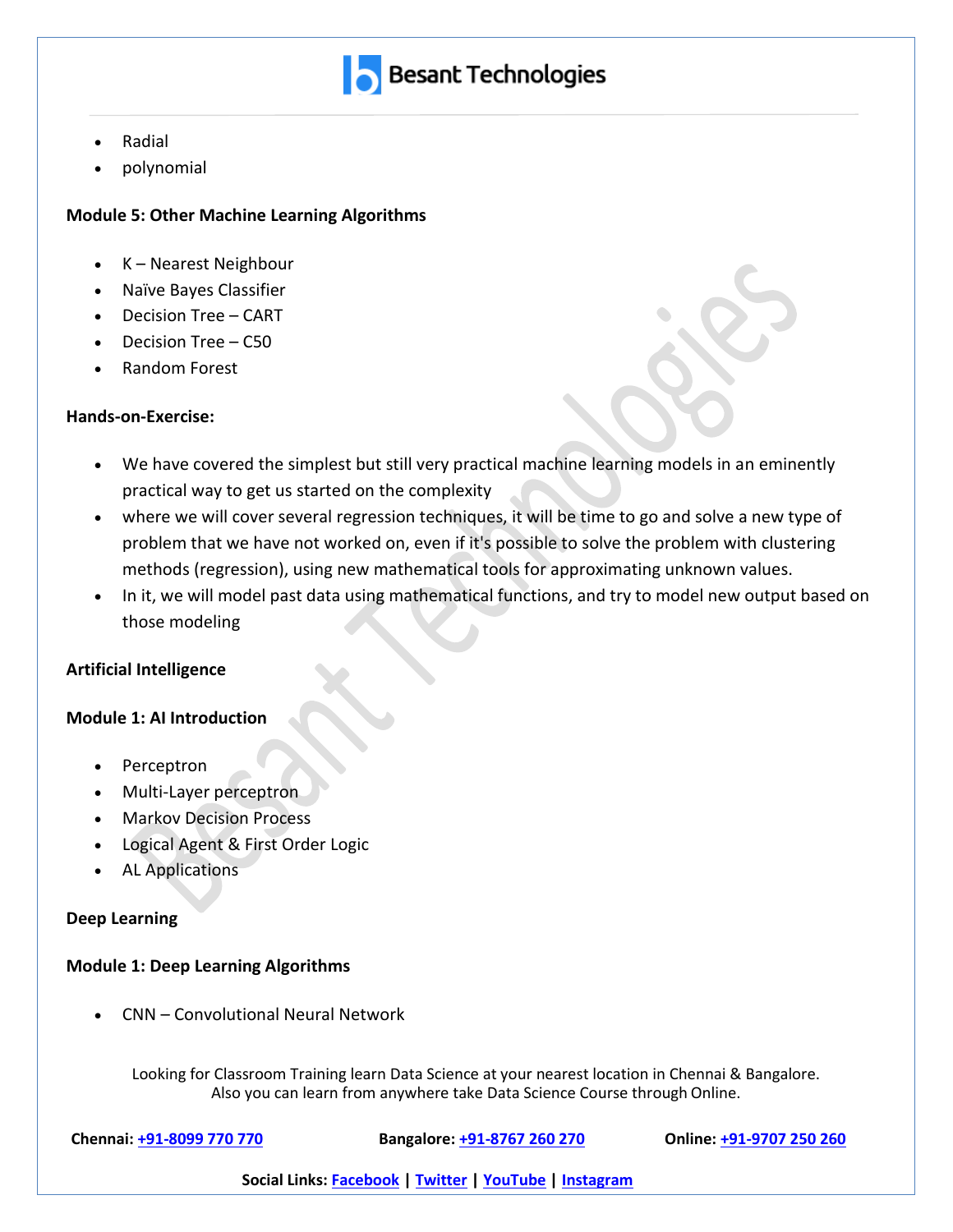

- RNN Recurrent Neural Network
- ANN Artificial Neural Network

### **Hands-on-Exercise:**

- We took a very important step towards solving complex problems together by means of implementing our first neural
- Now, the following architectures will have familiar elements, and we will be able to extrapolate the knowledge acquired on this chapter, to novel

#### **Module 2: Introduction to NLP**

- Text Pre-processing
- Noise Removal
- Lexicon Normalization
- Lemmatization
- Stemming
- Object Standardization

# **Module 3: Text to Features(Feature Engineering)**

- Syntactical Parsing
- Dependency Grammar
- Part of Speech Tagging
- Entity Parsing
- Named Entity Recognition
- Topic Modelling
- N-Grams
- TF IDF
- Frequency / Density Features
- Word Embedding's

# **Module 4: Tasks of NLP**

- Text Classification
- Text Matching

Looking for Classroom Training learn Data Science at your nearest location in Chennai & Bangalore. Also you can learn from anywhere take Data Science Course through Online.

**Chennai: +91-8099 770 770 Bangalore: +91-8767 260 270 Online: +91-9707 250 260**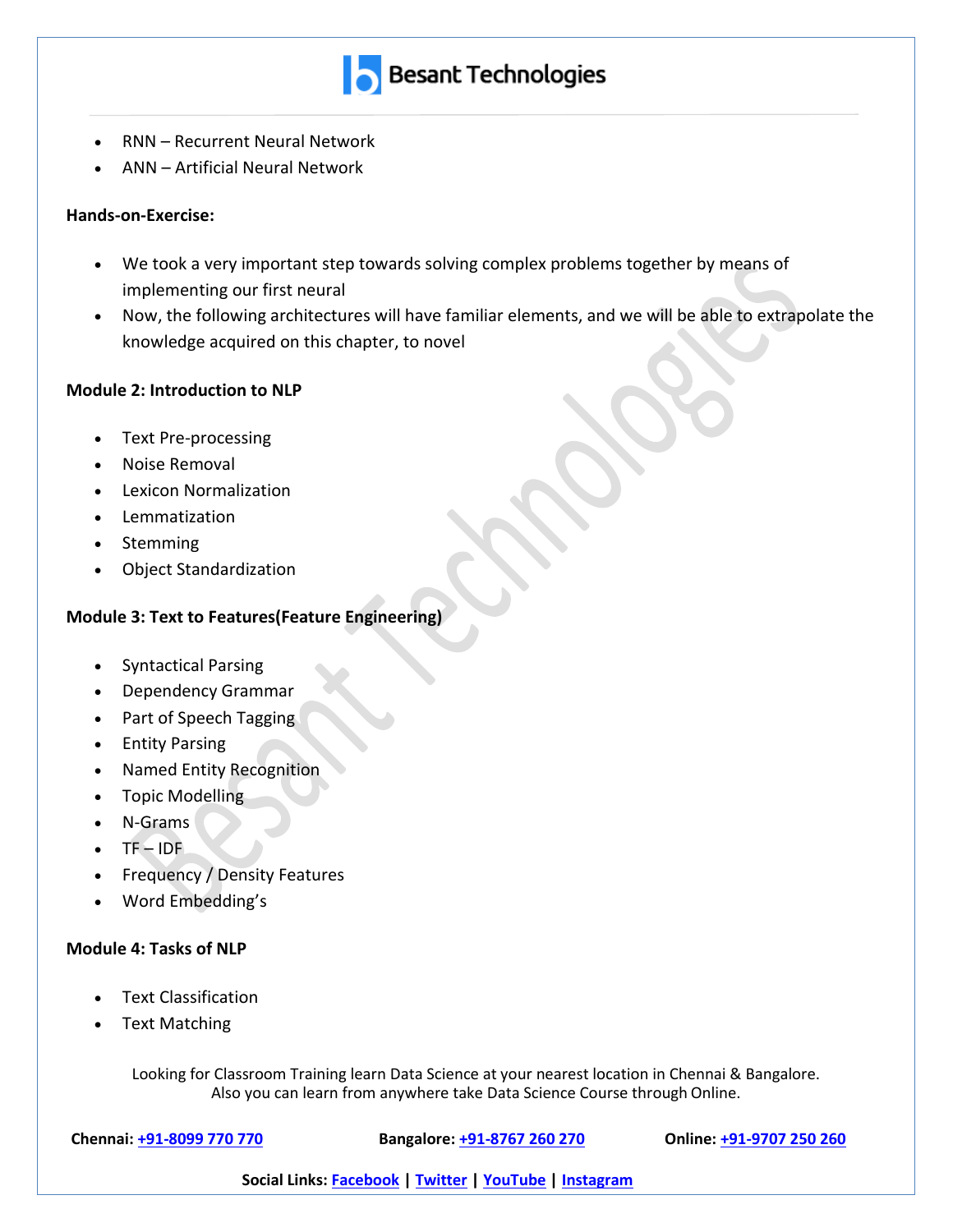

- Levenshtein Distance
- Phonetic Matching
- Flexible String Matching

#### **Hands-on-Exercise:**

- provided, you will even be able to create new customized
- As our models won't be enough to solve very complex problems, in the following chapter, our scope will expand even more, adding the important dimension of time to the set of elements included in our generalization.

#### **Tableau**

#### **Module 1: Tableau Course Material**

- Start Page
- Show Me
- Connecting to Excel Files
- Connecting to Text Files
- Connect to Microsoft SQL Server
- Connecting to Microsoft Analysis Services
- Creating and Removing Hierarchies
- Bins
- Joining Tables
- Data Blending

# **Module 2: Learn Tableau Basic Reports**

- arameters
- Grouping Example 1
- Grouping Example 2
- Edit Groups
- Set
- Combined Sets
- Creating a First Report
- Data Labels

Looking for Classroom Training learn Data Science at your nearest location in Chennai & Bangalore. Also you can learn from anywhere take Data Science Course through Online.

**Chennai: +91-8099 770 770 Bangalore: +91-8767 260 270 Online: +91-9707 250 260**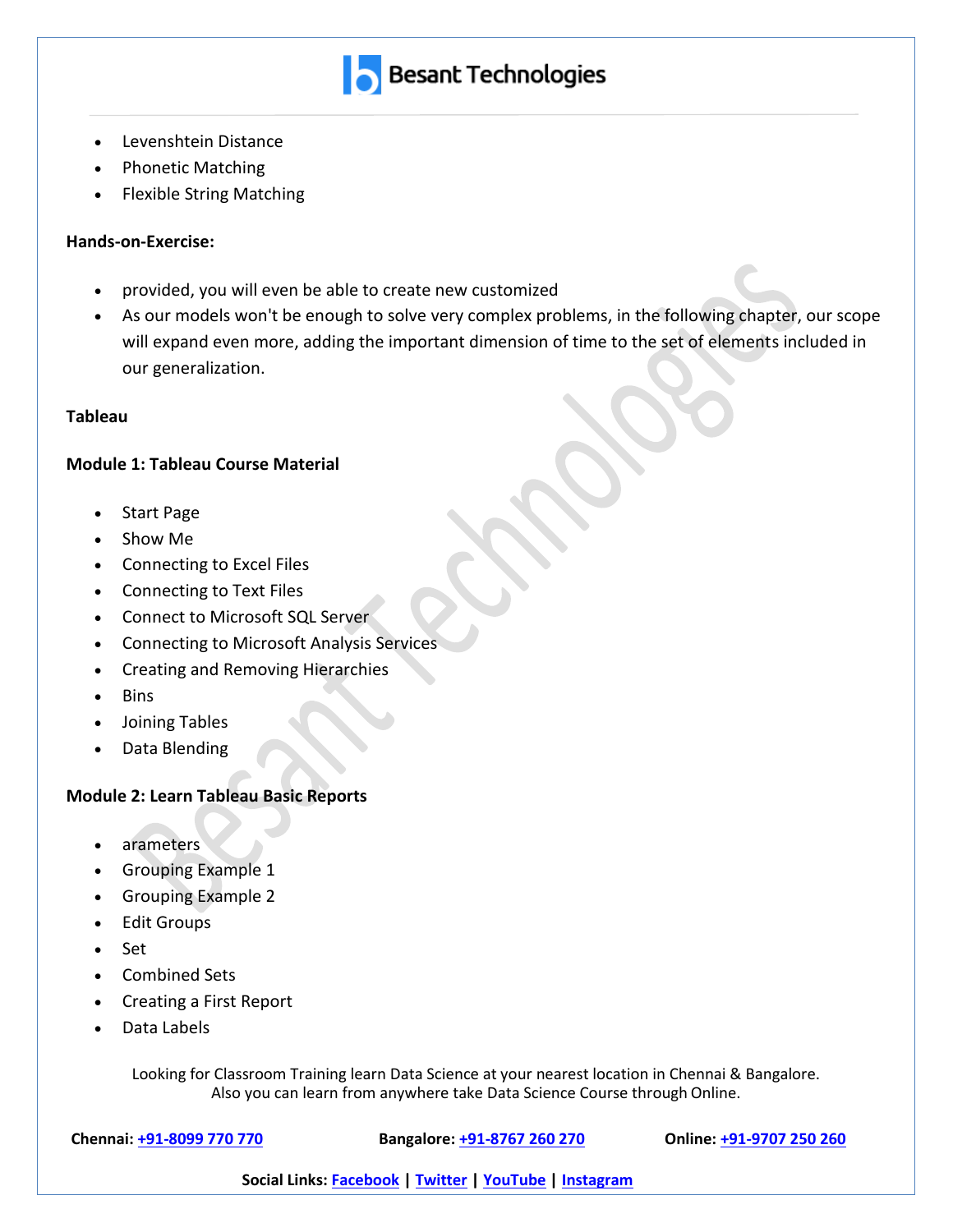

- Create Folders
- Sorting Data
- Add Totals, Subtotals and Grand Totals to Report

#### **Hands-on-Exercise:**

- Install Tableau Desktop
- Connect Tableau to various Datasets: Excel and CSV files

#### **Module 3: Learn Tableau Charts**

- Area Chart
- Bar Chart
- Box Plot
- Bubble Chart
- Bump Chart
- Bullet Graph
- Circle Views
- Dual Combination Chart
- Dual Lines Chart
- Funnel Chart
- Traditional Funnel Charts
- Gantt Chart
- Grouped Bar or Side by Side Bars Chart
- Heatmap
- Highlight Table
- Histogram
- Cumulative Histogram
- Line Chart
- Lollipop Chart
- Pareto Chart
- Pie Chart
- Scatter Plot
- Stacked Bar Chart
- Text Label

Looking for Classroom Training learn Data Science at your nearest location in Chennai & Bangalore. Also you can learn from anywhere take Data Science Course through Online.

**Chennai: +91-8099 770 770 Bangalore: +91-8767 260 270 Online: +91-9707 250 260**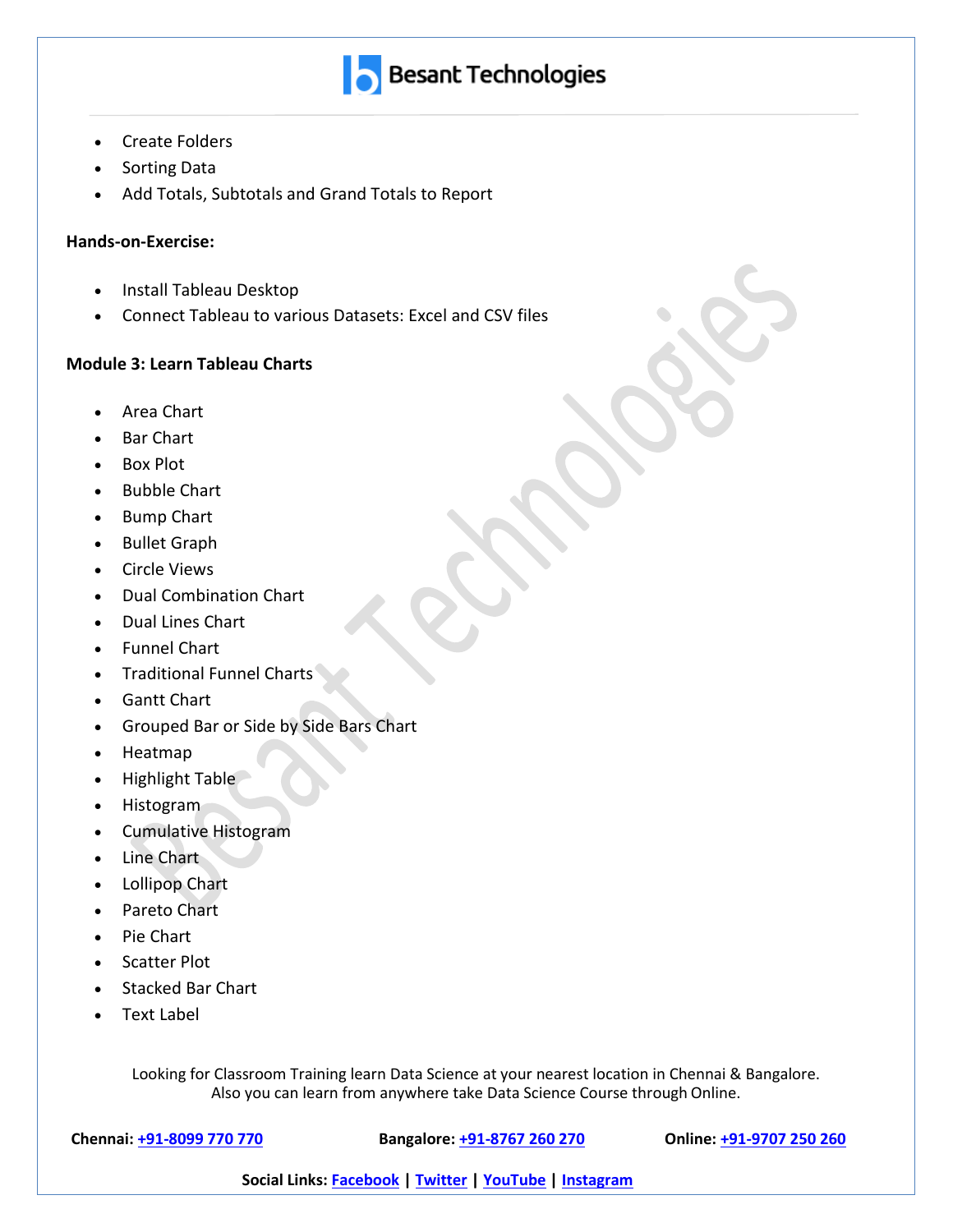

- Tree Map
- Word Cloud
- Waterfall Chart

#### **Hands-on-Exercise:**

- Create and use Static Sets
- Create and use Dynamic Sets
- Combine Sets into more Sets
- Use Sets as filters
- Create Sets via Formulas
- Control Sets with Parameters
- Control Reference Lines with Parameters

#### **Module 4: Learn Tableau Advanced Reports**

- Dual Axis Reports
- Blended Axis
- Individual Axis
- Add Reference Lines
- Reference Bands
- Reference Distributions
- Basic Maps
- Symbol Map
- Use Google Maps
- Mapbox Maps as a Background Map
- WMS Server Map as a Background Map

#### **Hands-on-Exercise:**

- Create Barcharts
- Create Area Charts
- Create Maps
- Create Interactive Dashboards
- Create Storylines
- Understand Types of Joins and how they work

Looking for Classroom Training learn Data Science at your nearest location in Chennai & Bangalore. Also you can learn from anywhere take Data Science Course through Online.

**Chennai: +91-8099 770 770 Bangalore: +91-8767 260 270 Online: +91-9707 250 260**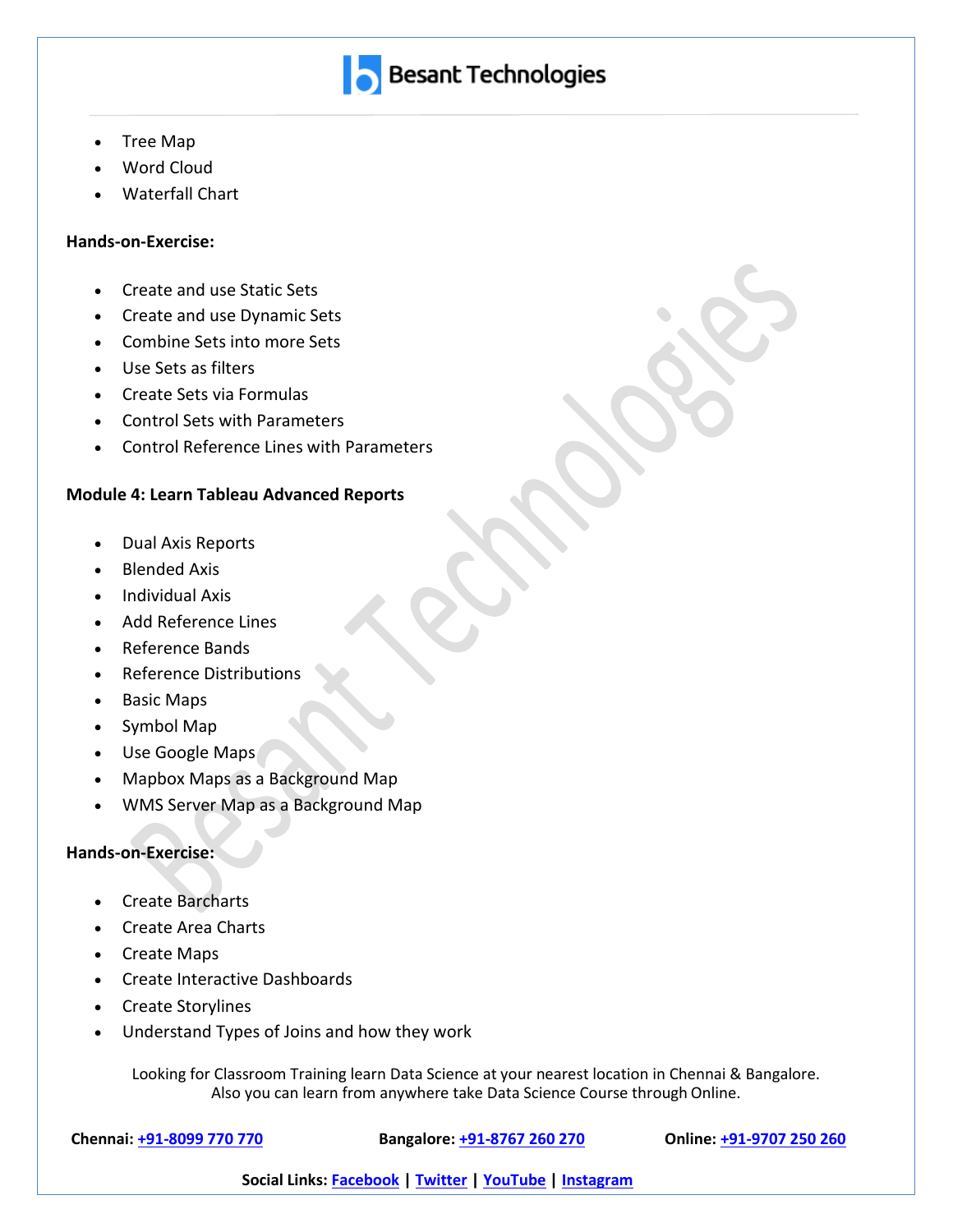

- Work with Data Blending in Tableau
- Create Table Calculations
- Work with Parameters
- Create Dual Axis Charts
- Create Calculated Fields

#### **Module 5: Learn Tableau Calculations & Filters**

- Calculated Fields
- Basic Approach to Calculate Rank
- Advanced Approach to Calculate Ra
- Calculating Running Total
- Filters Introduction
- Quick Filters
- Filters on Dimensions
- Conditional Filters
- Top and Bottom Filters
- Filters on Measures
- Context Filters
- Slicing Fliters
- Data Source Filters
- Extract Filters

#### **Hands-on-Exercise:**

- Creating Data Extracts in Tableau
- Understand Aggregation, Granularity, and Level of Detail
- Adding Filters and Quick Filters

# **Module 6: Learn Tableau Dashboards**

- Create a Dashboard
- Format Dashboard Layout
- Create a Device Preview of a Dashboard
- Create Filters on Dashboard
- Dashboard Objects

Looking for Classroom Training learn Data Science at your nearest location in Chennai & Bangalore. Also you can learn from anywhere take Data Science Course through Online.

**Chennai: +91-8099 770 770 Bangalore: +91-8767 260 270 Online: +91-9707 250 260**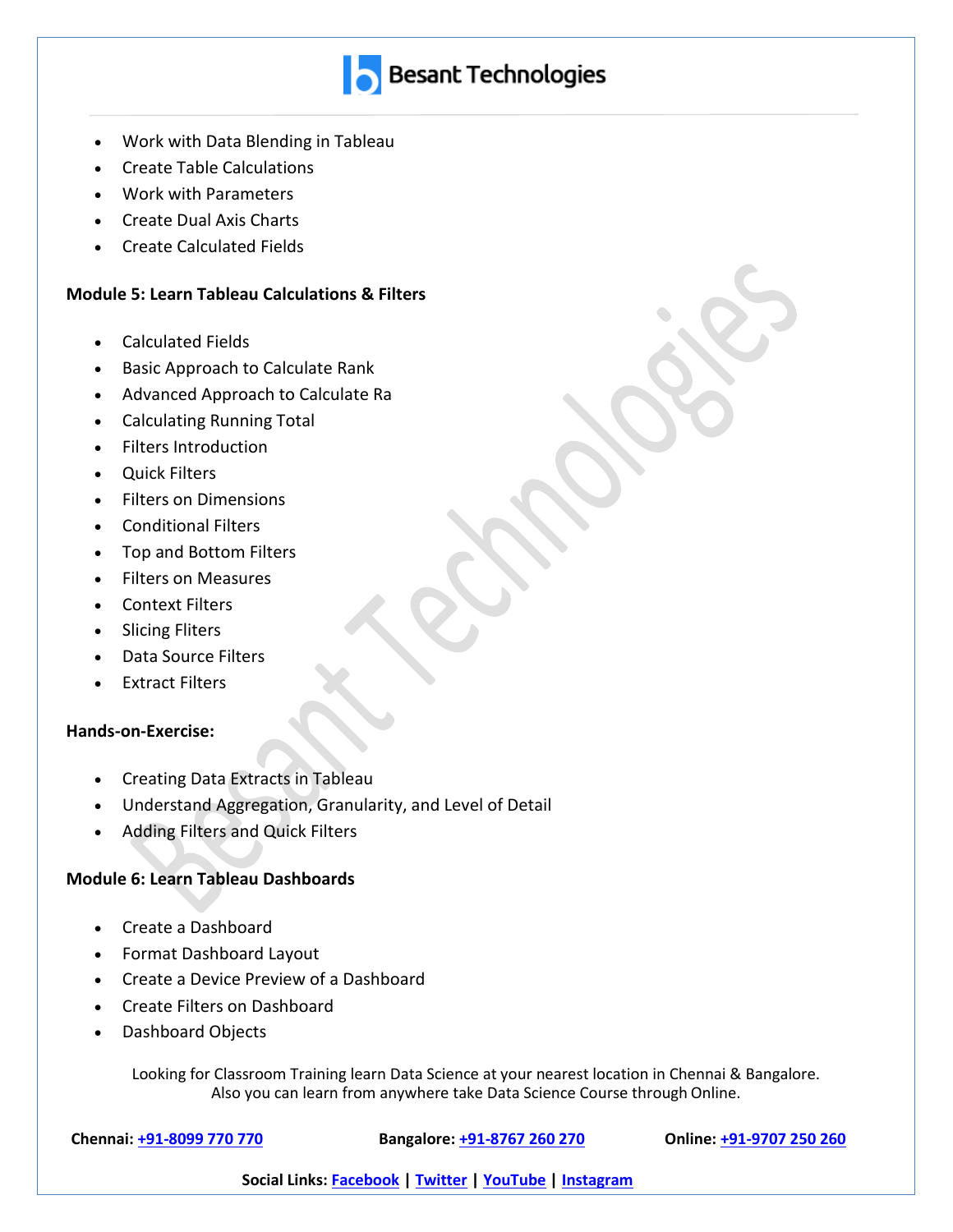

• Create a Story

#### **Module 7: Server**

- Tableau online.
- Overview of Tableau
- Publishing Tableau objects and scheduling/subscription.

#### **Hands-on-Exercise:**

- Create Data Hierarchies
- Adding Actions to Dashboards (filters & highlighting)
- Assigning Geographical Roles to Data Elements
- Advanced Data Preparation

#### **SQL**

#### **Introduction to Database**

- List the features of Oracle Database 11g
- Discuss the basic design, theoretical, and physical aspects of a relational database
- Categorize the different types of SQL statements
- Describe the data set used by the course
- Log on to the database using SQL Developer environment
- Save queries to files and use script files in SQL Developer

#### **Hands-on-Exercise:**

- Prepare your environment
- Work with Oracle database tools
- Understand and work with language features

#### **Retrieve Data using the SQL SELECT Statement**

- List the capabilities of SQL SELECT statements
- Generate a report of data from the output of a basic SELECT statement
- Select All Columns

Looking for Classroom Training learn Data Science at your nearest location in Chennai & Bangalore. Also you can learn from anywhere take Data Science Course through Online.

**Chennai: +91-8099 770 770 Bangalore: +91-8767 260 270 Online: +91-9707 250 260**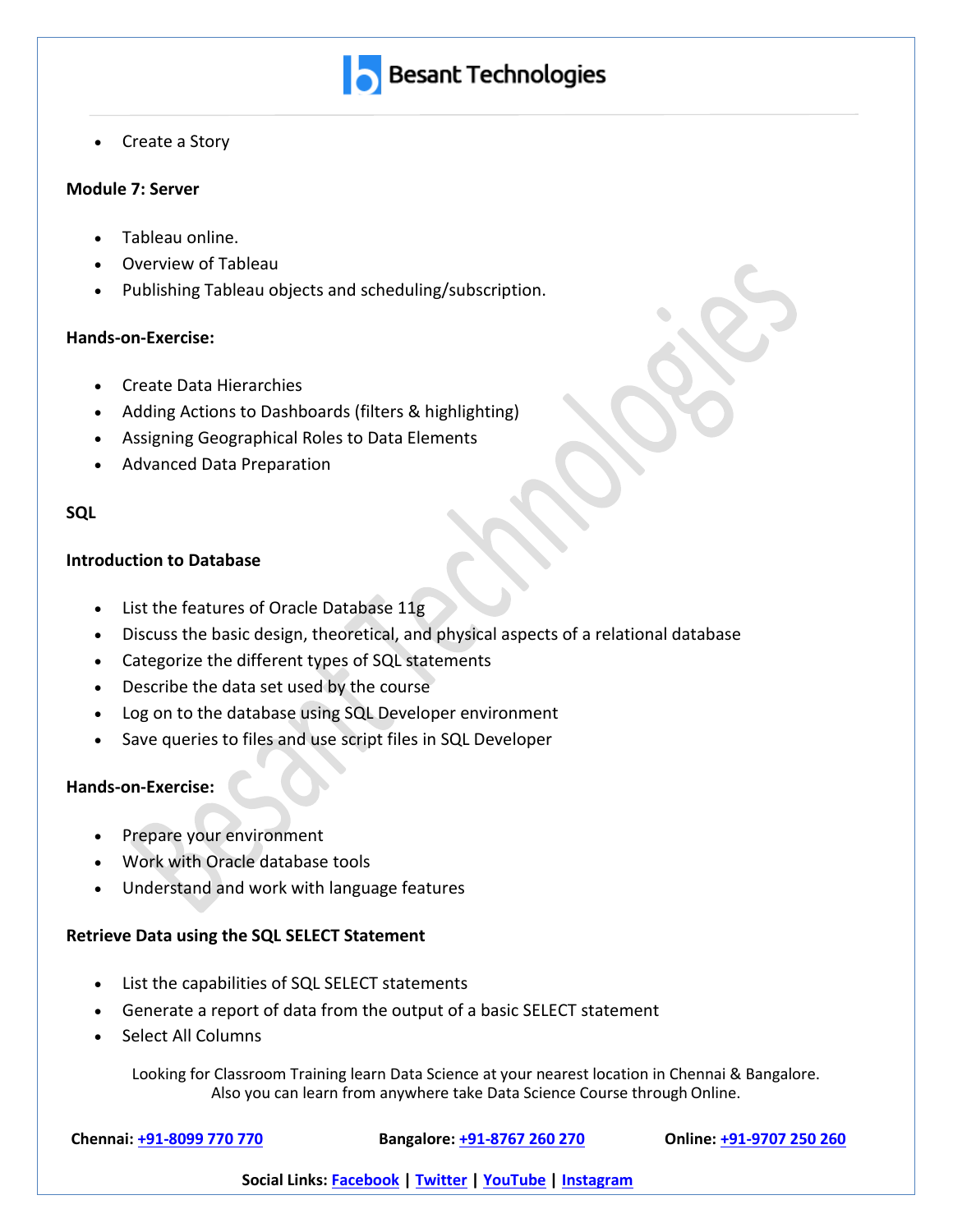

- Select Specific Columns
- Use Column Heading Defaults
- Use Arithmetic Operators
- Understand Operator Precedence
- Learn the DESCRIBE command to display the table structure

#### **Hands-on-Exercise**

- Individual statements in SQL scripts are commonly terminated by a line break (or carriage return) and a forward slash on the next line, instead of a semicolon.
- You can create a SELECT statement, terminate it with a line break, include a forward slash to execute the statement, and save it in a script file.

#### **Learn to Restrict and Sort Data**

- Write queries that contain a WHERE clause to limit the output retrieved
- List the comparison operators and logical operators that are used in a WHERE clause
- Describe the rules of precedence for comparison and logical operators
- Use character string literals in the WHERE clause
- Write queries that contain an ORDER BY clause to sort the output of a SELECT statement
- Sort output in descending and ascending order

# **Hands-on-Exercise:**

- Creating the queries in a compound query must return the same number of columns.
- Create corresponding columns in each query must be of compatible data types.
- ORDER BY; it is, however, permissible to place a single ORDER BY clause at the end of the compound query

# **Usage of Single-Row Functions to Customize Output**

- Describe the differences between single row and multiple row functions
- Manipulate strings with character function in the SELECT and WHERE clauses
- Manipulate numbers with the ROUND, TRUNC, and MOD functions
- Perform arithmetic with date data
- Manipulate dates with the DATE functions

Looking for Classroom Training learn Data Science at your nearest location in Chennai & Bangalore. Also you can learn from anywhere take Data Science Course through Online.

**Chennai: +91-8099 770 770 Bangalore: +91-8767 260 270 Online: +91-9707 250 260**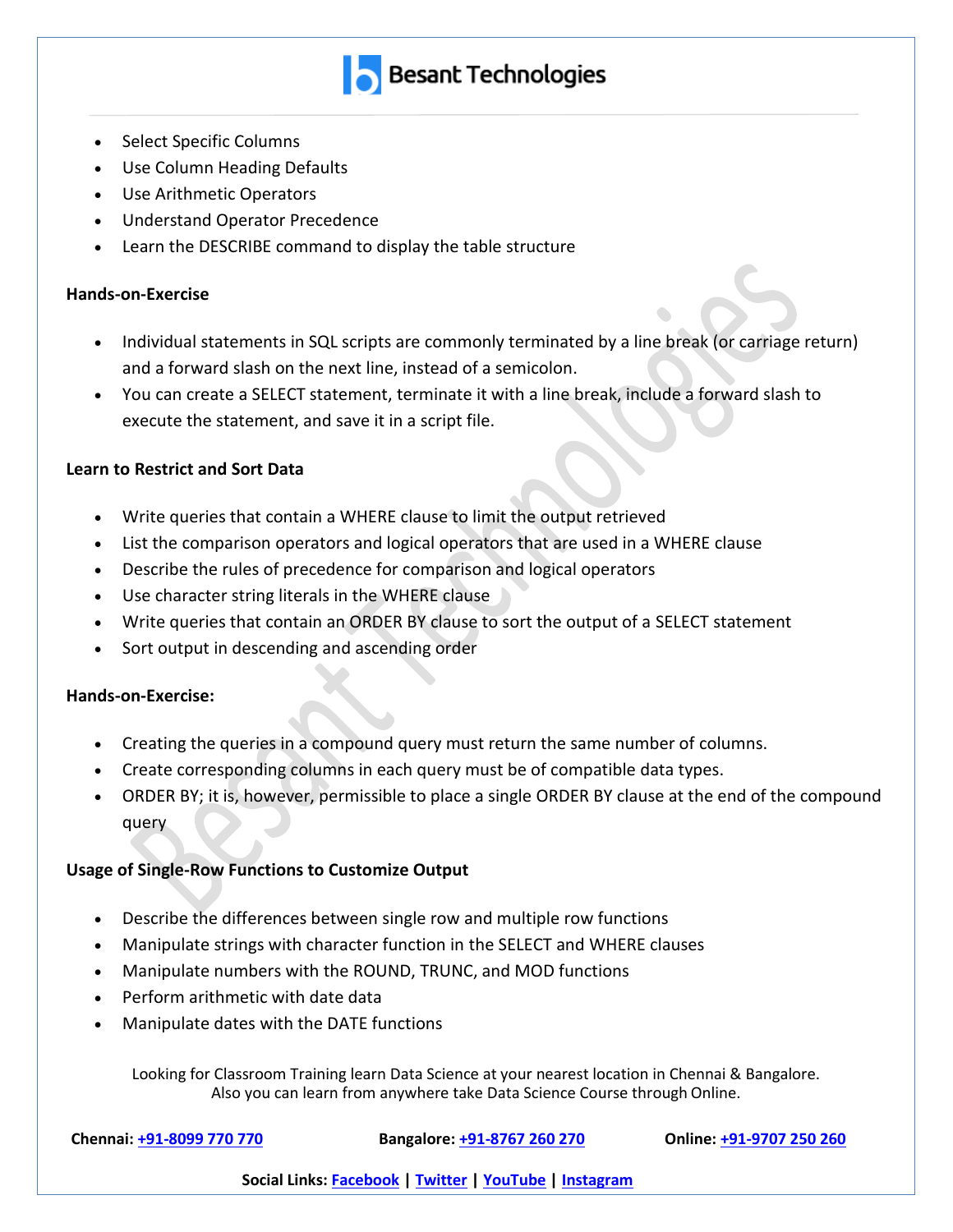#### **Hands-on-Exercise:**

- Create the distinction is made between single- row functions, which execute once for each
- row in a dataset, and multiple-row functions, which execute once for all the rows in a data- set.

### **Invoke Conversion Functions and Conditional Expressions**

- Describe implicit and explicit data type conversion
- Use the TO\_CHAR, TO\_NUMBER, and TO\_DATE conversion functions
- Nest multiple functions
- Apply the NVL, NULLIF, and COALESCE functions to data
- Use conditional IF THEN ELSE logic in a SELECT

#### **Hands-on-Exercise:**

• we create and discuss the NVL function, which provides a mechanism to convert null values into more arithmetic-friendly data values.

# **Aggregate Data Using the Group Functions**

- Use the aggregation functions in SELECT statements to produce meaningful reports
- Divide the data into groups by using the GROUP BY clause
- Exclude groups of date by using the HAVING clause

# **Hands-on-Exercise:**

- Group functions operate on aggregated data and return a single result per group.
- These groups usually consist of zero or more rows of data.

# **Display Data from Multiple Tables Using Joins**

- Write SELECT statements to access data from more than one table
- View data that generally does not meet a join condition by using outer joins
- Join a table by using a self-join

Looking for Classroom Training learn Data Science at your nearest location in Chennai & Bangalore. Also you can learn from anywhere take Data Science Course through Online.

**Chennai: +91-8099 770 770 Bangalore: +91-8767 260 270 Online: +91-9707 250 260**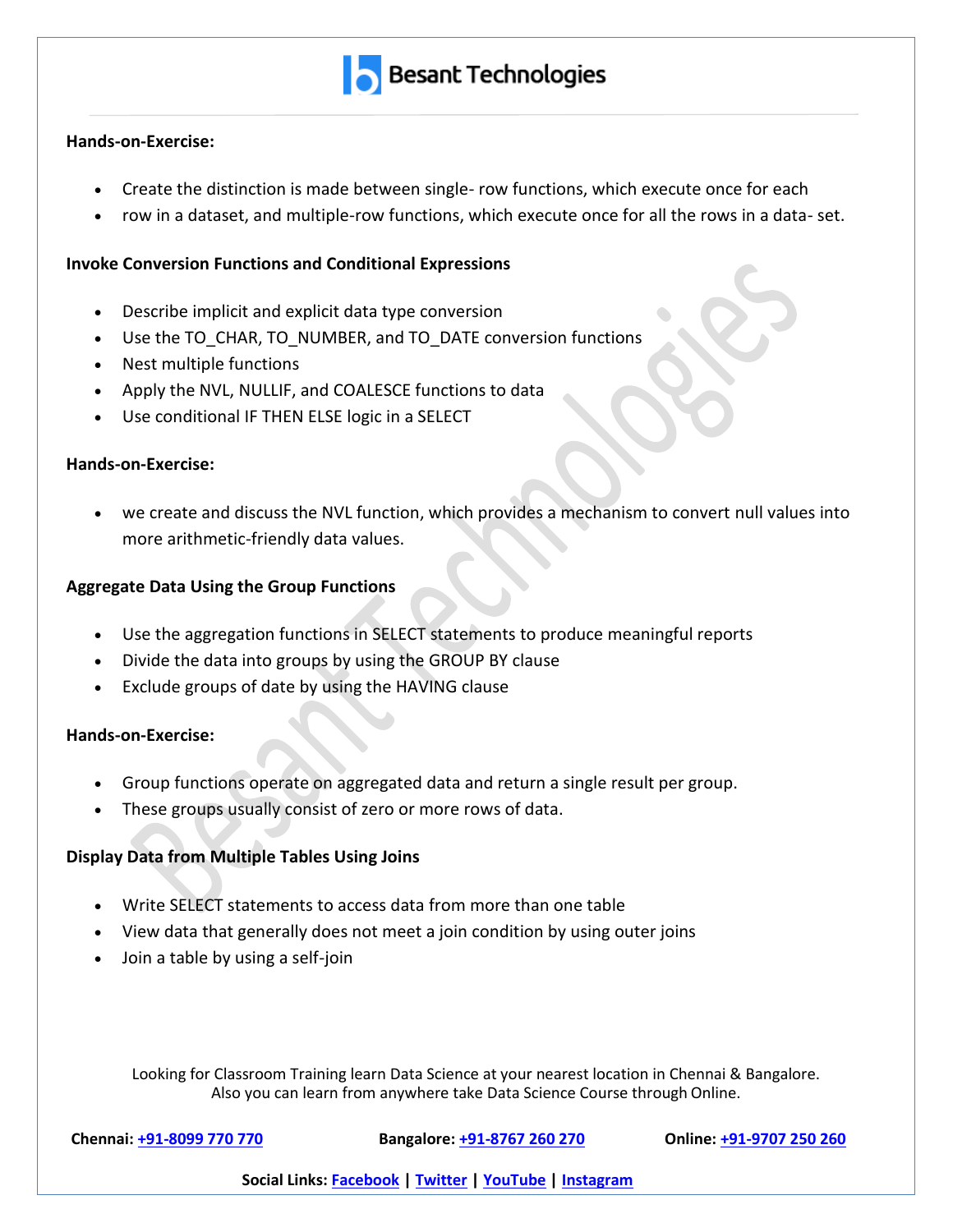

#### **Use Subqueries to Solve Queries**

- Describe the types of problem that subqueries can solve
- Define sub-queries
- List the types of sub-queries

#### **Hands-on-Exercise:**

- Write a query that uses subqueries in the column projection list.
- Write single-row and multiple-row subqueries

#### **The SET Operators**

- Describe the SET operators
- Use a SET operator to combine multiple queries into a single query
- Control the order of rows returned

#### **Hands-on-exercise:**

- Create The queries in the compound query must return the same number of columns.
- creating The corresponding columns must be of compatible data type.
- creating The set operators have equal precedence and will be applied in the order they are specified.

#### **Data Manipulation Statements**

- Describe each DML statement
- Insert rows into a table
- Change rows in a table by the UPDATE statement
- Delete rows from a table with the DELETE statement
- Save and discard changes with the COMMIT and ROLLBACK statements
- Explain read consistency

#### **Hands-on-exercise:**

• Expressions and create expose a vista of data manipulation possibilities through the interaction of arithmetic and character operators with column or literal data, or a combination of the two.

Looking for Classroom Training learn Data Science at your nearest location in Chennai & Bangalore. Also you can learn from anywhere take Data Science Course through Online.

**Chennai: +91-8099 770 770 Bangalore: +91-8767 260 270 Online: +91-9707 250 260**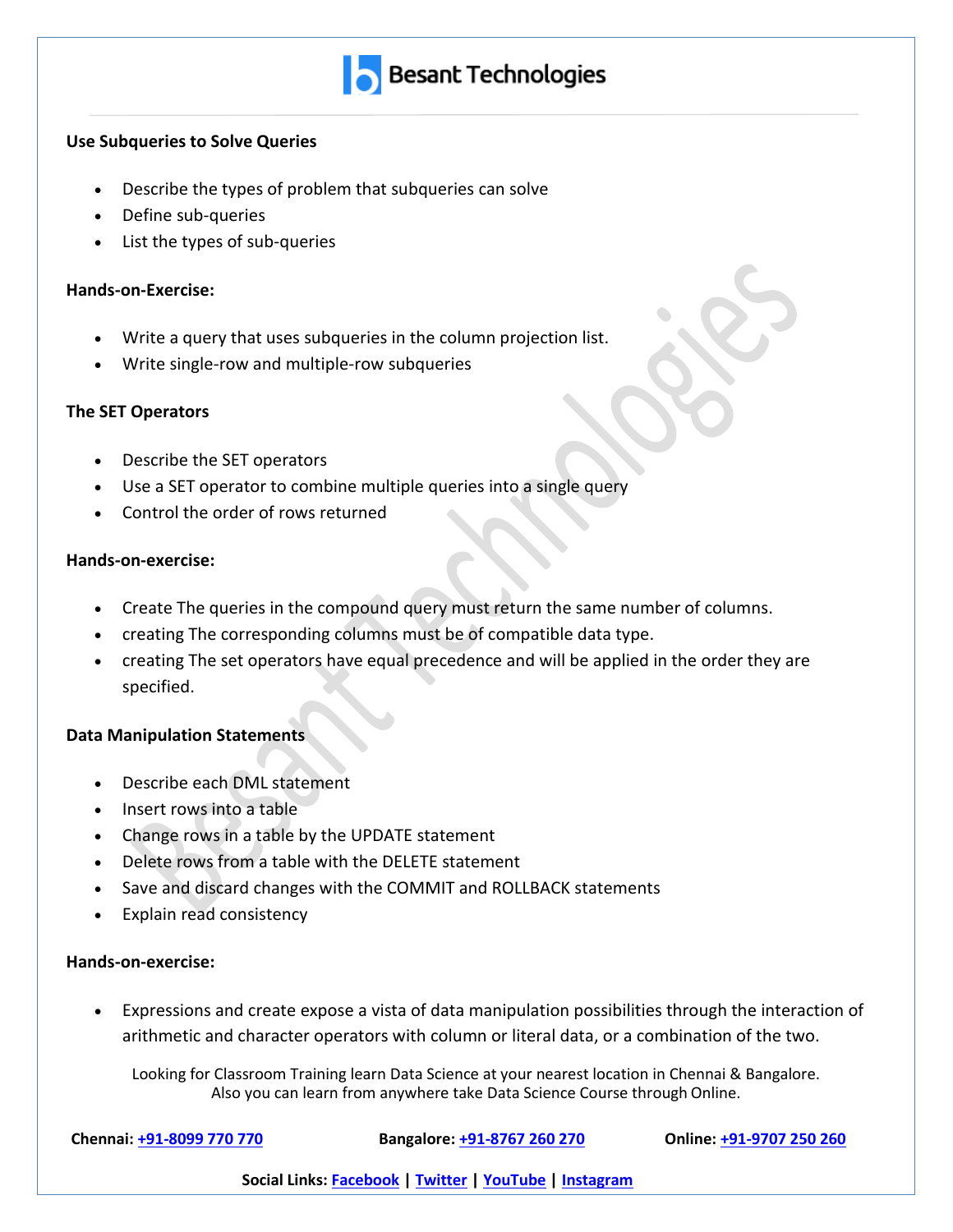

# **Use of DDL Statements to Create and Manage Tables**

- Categorize the main database objects
- Review the table structure
- List the data types available for columns
- Create a simple table
- Decipher how constraints can be created at table creation
- Describe how schema objects work

# **Other Schema Objects**

- Create a simple and complex view
- Retrieve data from views
- Create, maintain, and use sequences
- Create and maintain indexes
- Create private and public synonyms

# **Control User Access**

- Differentiate system privileges from object privileges
- Create Users
- Grant System Privileges
- Create and Grant Privileges to a Role
- Change Your Password
- Grant Object Privileges
- How to pass on privileges?
- Revoke Object Privileges

# **Hands-on-exercise:**

• create users and execute the

# **Management of Schema Objects**

- Add, Modify and Drop a Column
- Add, Drop and Defer a Constraint

Looking for Classroom Training learn Data Science at your nearest location in Chennai & Bangalore. Also you can learn from anywhere take Data Science Course through Online.

**Chennai: +91-8099 770 770 Bangalore: +91-8767 260 270 Online: +91-9707 250 260**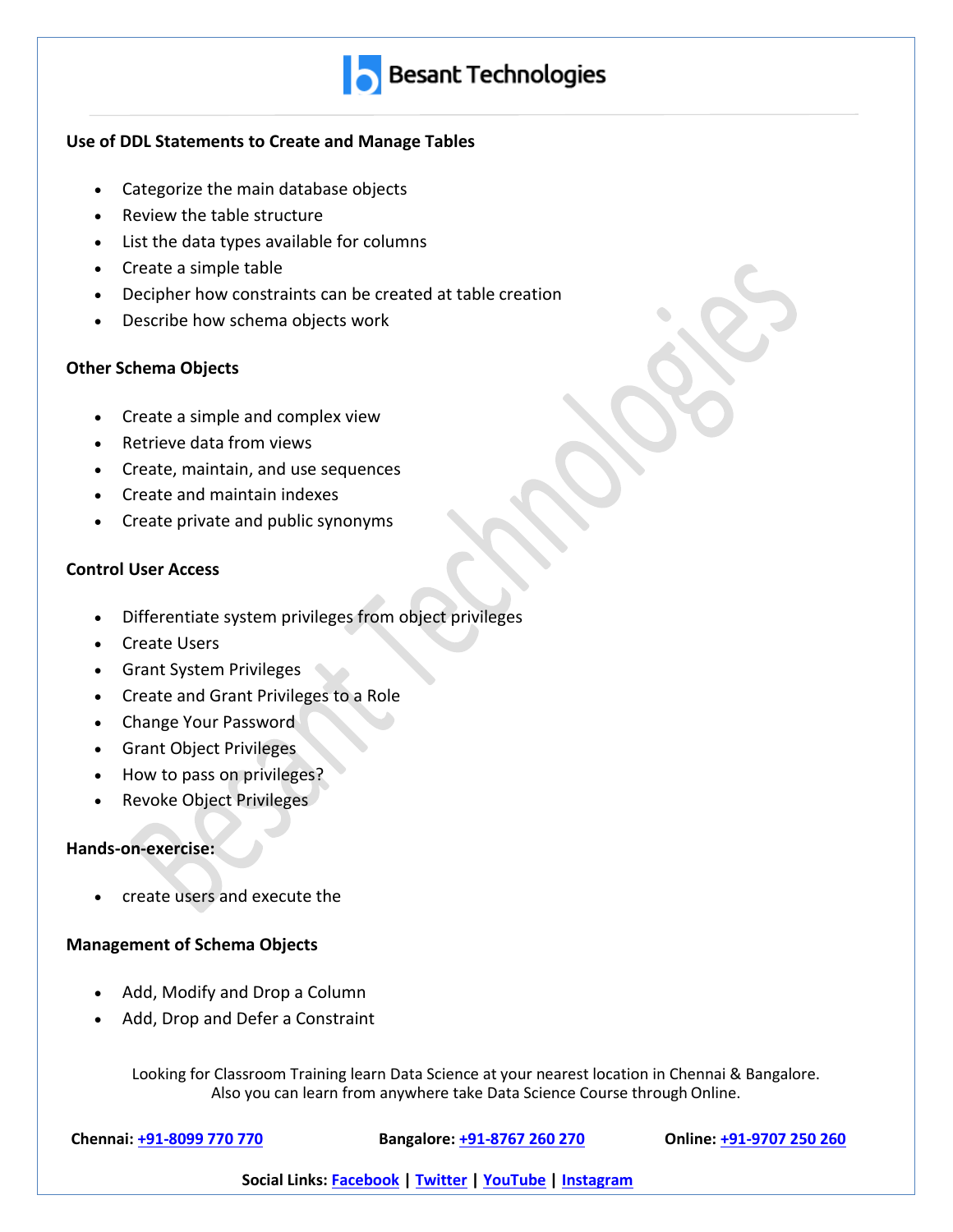

- How to enable and Disable a Constraint?
- Create and Remove Indexes
- Create a Function-Based Index
- Perform Flashback Operations
- Create an External Table by Using ORACLE LOADER and by Using ORACLE DATAPUMP
- Query External Tables

#### **Hands-on-exercise:**

• Create the function based index and types.

#### **Manage Objects with Data Dictionary Views**

- Explain the data dictionary
- Use the Dictionary Views
- USER\_OBJECTS and ALL\_OBJECTS Views
- Table and Column Information
- Query the dictionary views for constraint information
- Query the dictionary views for view, sequence, index, and synonym information
- Add a comment to a table
- Query the dictionary views for comment information

#### **Manipulate Large Data Sets**

- Use Subqueries to Manipulate Data
- Retrieve Data Using a Subquery as Source
- Insert Using a Subquery as a Target
- Usage of the WITH CHECK OPTION Keyword on DML Statements
- List the types of Multitable INSERT Statements
- Use Multitable INSERT Statements
- Merge rows in a table
- Track Changes in Data over a period of time

#### **Data Management in Different Time Zones**

• Time Zones

Looking for Classroom Training learn Data Science at your nearest location in Chennai & Bangalore. Also you can learn from anywhere take Data Science Course through Online.

**Chennai: +91-8099 770 770 Bangalore: +91-8767 260 270 Online: +91-9707 250 260**